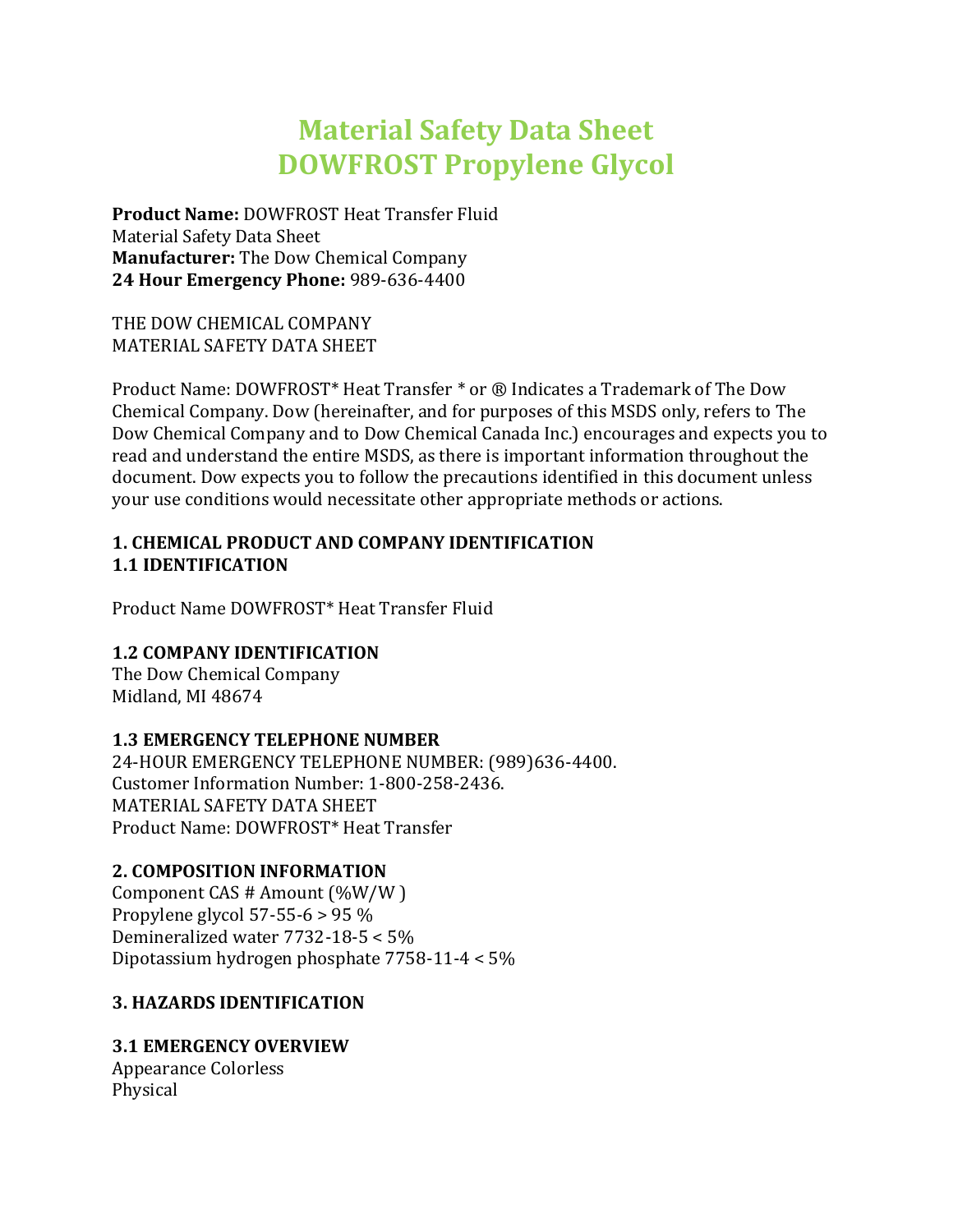State Liquid Odor Mild Hazards of product

NO SIGNIFICANT IMMEDIATE HAZARDS FOR EMERGENCY RESPONSE ARE KNOWN.

## **3.2 POTENTIAL HEALTH EFFECTS**

Effects of Single Acute Overexposure

Inhalation At room temperature, exposure to vapor is minimal due to low volatility. Mist may cause irritation of upper respiratory tract (nose and throat).

Eye Contact May cause slight temporary eye irritation. Corneal injury is unlikely. Skin Contact Prolonged contact is essentially nonirritating to skin. Repeated contact may cause flaking and softening of skin.

MATERIAL SAFETY DATA SHEET

Product Name: DOWFROST\* Heat Transfer Fluid Effective Date: 05/27/2004

Skin Absorption Prolonged skin contact is unlikely to result in absorption of harmful amounts.

Swallowing Very low toxicity if swallowed. Harmful effects not anticipated from swallowing small amounts.

Chronic, Prolonged or Repeated Overexposure

Effects of Repeated Overexposure In rare cases, repeated excessive exposure to propylene glycol may cause central nervous system effects.

Other Effects of Overexposure No information currently available.

See Section 11 for toxicological information and additional information about potential health effects.

#### **3.3 POTENTIAL ENVIRONMENTAL EFFECTS**

See Section 12 for Ecological Information.

#### **4. FIRST AID PROCEDURES**

#### **4.1 INHALATION**

Move person to fresh air; if effects occur, consult a physician.

## **4.2 EYE CONTACT**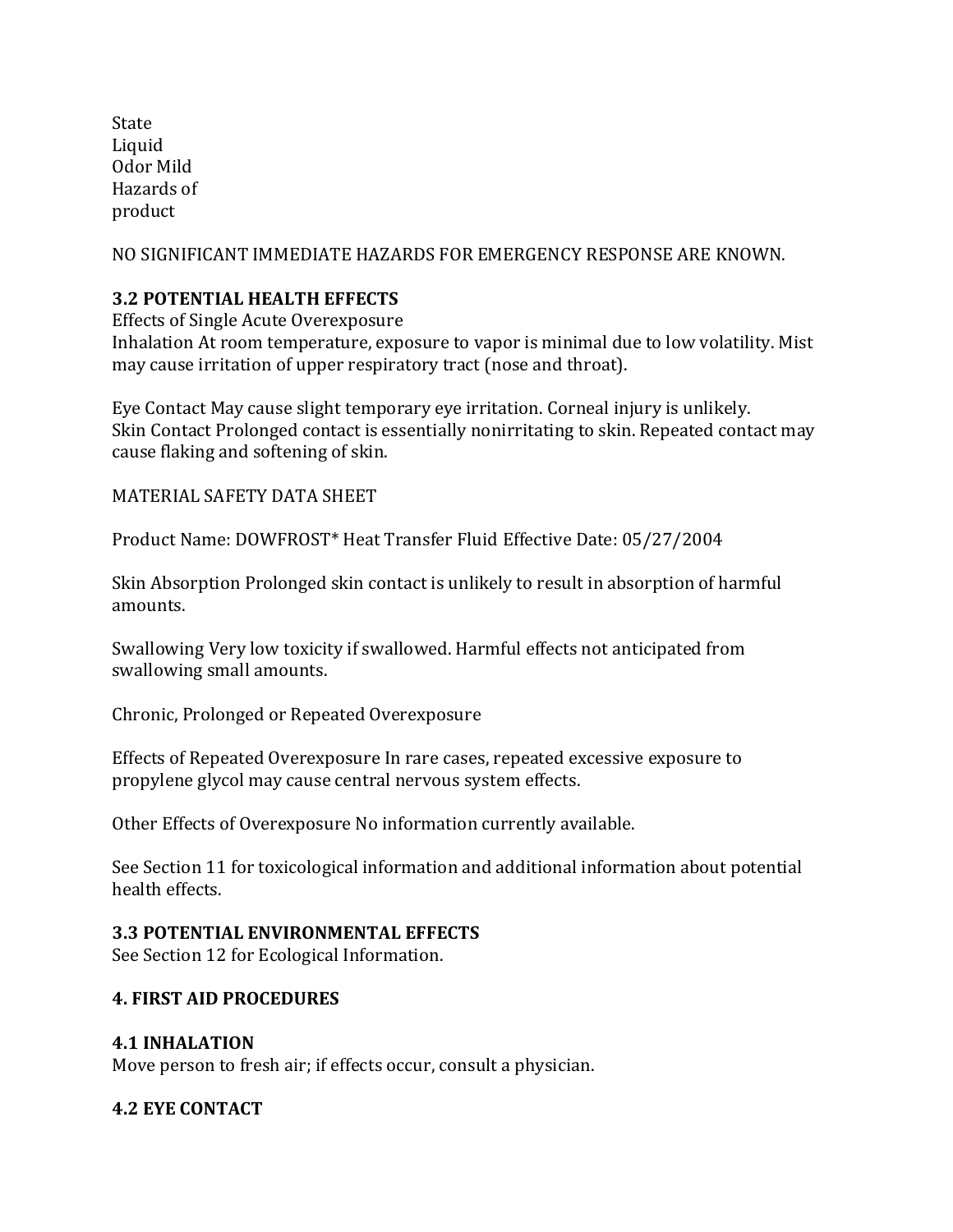Flush eyes thoroughly with water for several minutes. Remove contact lenses after the initial 1-2 minutes and continue flushing for several additional minutes. If effects occur, consult a physician, preferably an ophthalmologist.

#### **4.3 SKIN CONTACT**

Wash skin with plenty of water.

#### **4.4 SWALLOWING**

No emergency medical treatment necessary.

#### **4.5 NOTES TO PHYSICIAN**

No specific antidote. Treatment of exposure should be directed at the control of symptoms and the clinical condition of the patient.

MATERIAL SAFETY DATA SHEET Product Name: DOWFROST\* Heat Transfer Fluid Effective Date: 05/27/2004

#### **5. FIRE FIGHTING MEASURES**

#### **5.1 FLAMMABLE PROPERTIES - REFER TO SECTION 9, PHYSICAL AND CHEMICAL PROPERTIES**

#### **5.2 EXTINGUISHING MEDIA**

Water fog or fine spray. Dry chemical fire extinguishers. Carbon dioxide fire extinguishers. Foam. Do not use direct water stream. May spread fire. Alcohol resistant foams (ATC type) are preferred. General purpose synthetic foams (including AFFF) or protein foams may function, but will be less effective.

## **5.3 FIRE FIGHTING PROCEDURES**

Keep people away. Isolate fire and deny unnecessary entry. Use water spray to cool fire exposed containers and fire affected zone until fire is out and danger of reignition has passed. Fight fire from protected location or safe distance. Consider the use of unmanned hose holders or monitor nozzles. Immediately withdraw all personnel from the area in case of rising sound from venting safety device or discoloration of the container. Burning liquids may be extinguished by dilution with water. Do not use direct water stream. May spread fire. Move container from fire area if this is possible without hazard. Burning liquids may be moved by flushing with water to protect personnel and minimize property damage.

## **5.4 SPECIAL PROTECTIVE EQUIPMENT FOR FIREFIGHTERS**

Wear positive-pressure self-contained breathing apparatus (SCBA) and protective fire fighting clothing (includes fire fighting helmet, coat, pants, boots, and gloves). If protective equipment is not available or not used, fight fire from a protected location or safe distance.

## **5.5 UNUSUAL FIRE AND EXPLOSION HAZARDS**

Container may rupture from gas generation in a fire situation. Violent steam generation or eruption may occur upon application of direct water stream to hot liquids. Liquid mist of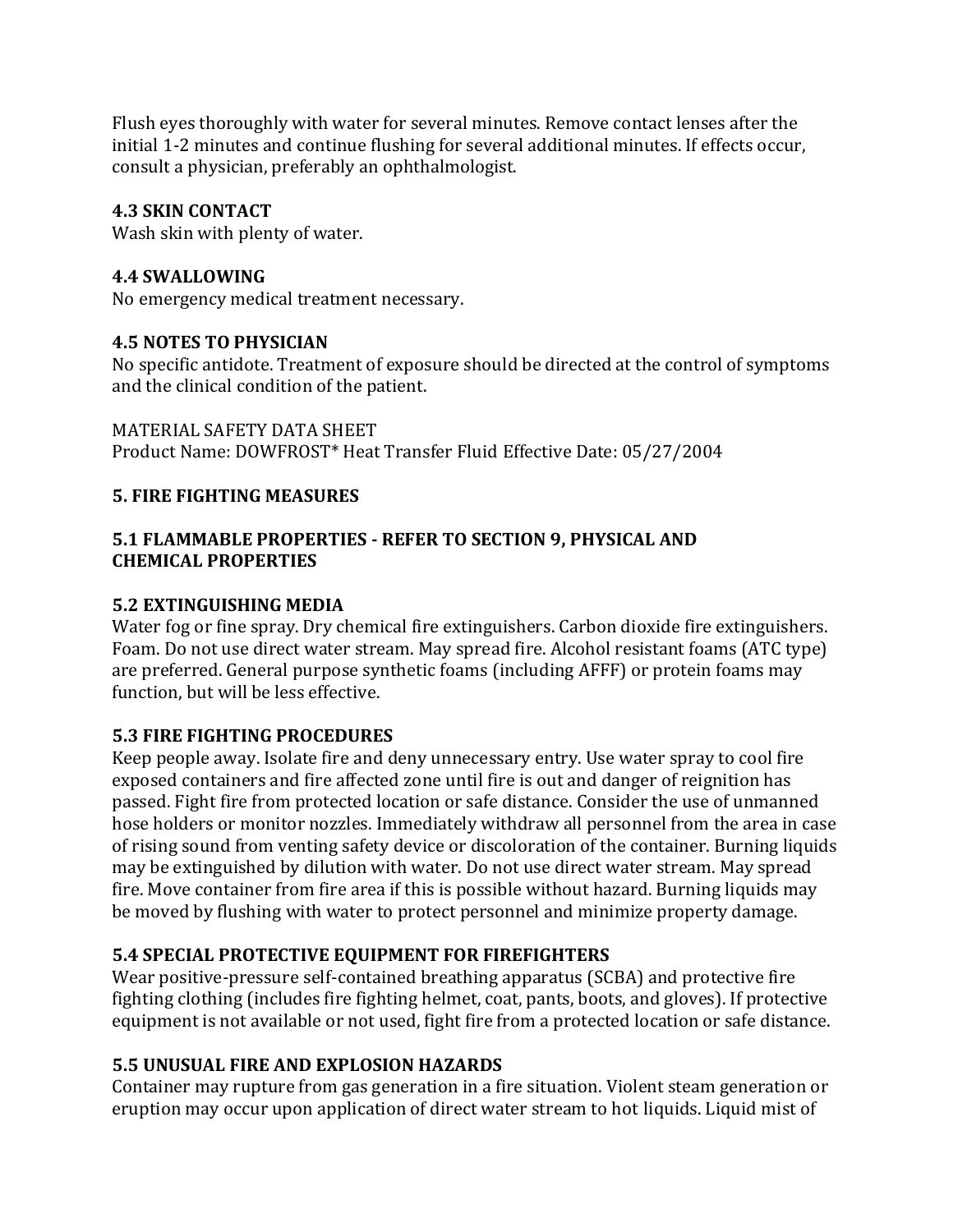this product can burn. Flammable concentrations of vapor can accumulate at temperatures above flash point; see

## **Section 9.**

## **5.6 HAZARDOUS COMBUSTION PRODUCTS**

During a fire, smoke may contain the original material in addition to combustion products of varying composition which may be toxic and/or irritating. Combustion products may include and are not limited to: Carbon monoxide. Carbon dioxide.

MATERIAL SAFETY DATA SHEET Product Name: DOWFROST\* Heat Transfer

## **6. ACCIDENTAL RELEASE MEASURES**

Steps to be Taken if Material is Released or Spilled: Small spills: Absorb with materials such as: Cat litter. Sawdust. Vermiculite. Zorb-all®. Collect in suitable and properly labeled containers. Large spills: Dike area to contain spill. Recover spilled material if possible. See Section 13, Disposal Considerations, for additional

information. Personal Precautions: Use appropriate safety equipment. For additional information, refer to Section 8, Exposure Controls and Personal Protection.

Environmental Precautions: Prevent from entering into soil, ditches, sewers, waterways and/ or groundwater. See Section 12, Ecological Information.

## **7. HANDLING AND STORAGE**

## **7.1 HANDLING**

General Handling. See Section 8, EXPOSURE CONTROLS AND PERSONAL PROTECTION. Ventilation Provide general and/or local exhaust ventilation to control airborne levels below the exposure guidelines. Other Precautions

Spills of these organic materials on hot fibrous insulations may lead to lowering of the autoignition temperatures possibly resulting in spontaneous combustion.

## **7.2 STORAGE**

Store below: 121°C (250°F). Do not store in: galvanized steel.

## **8. EXPOSURE CONTROLS AND PERSONAL PROTECTION**

## **8.1 EXPOSURE LIMITS**

Component Exposure Limits Skin. Form Propylene glycol 10 mg/m3 TWA8 AIHA WEEL

MATERIAL SAFETY DATA SHEET

Product Name: DOWFROST\* Heat Transfer *In the Exposure Limits Chart above, if there is no specific qualifier (i.e., Aerosol) listed in the*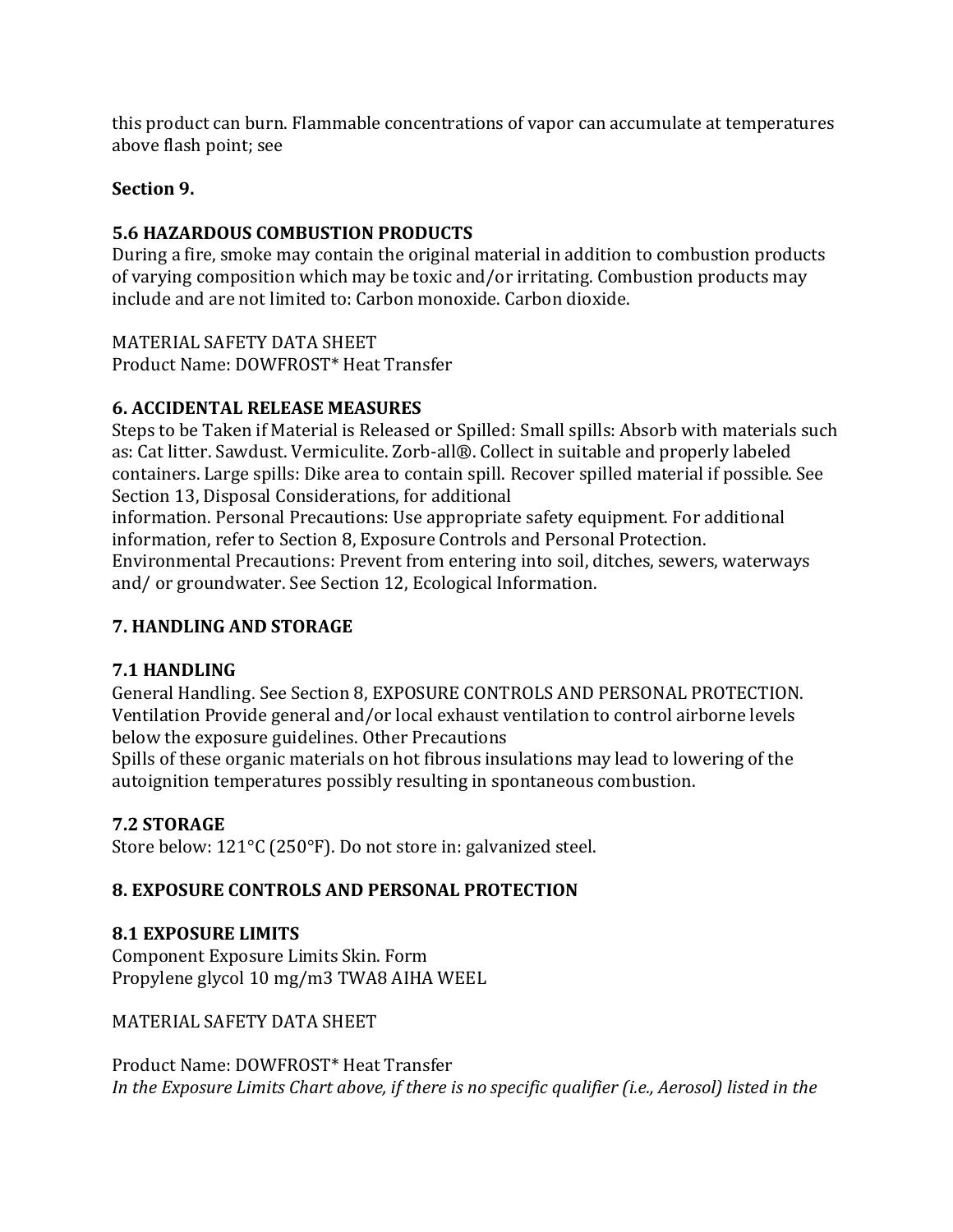*Form Column for a particular limit, the listed limit includes all airborne forms of the substance that can be inhaled. A "Yes" in the Skin Column indicates a potential significant contribution to overall exposure by the cutaneous (skin) route, including mucous membranes and the eyes, either by contact with vapors or by direct skin contact with the substance. A "Blank" in the Skin Column indicates that exposure by the cutaneous (skin) route is not a potential significant contributor to overall exposure.*

## **8.2 PERSONAL PROTECTION**

Respiratory Protection:

Atmospheric levels should be maintained below the exposure guideline. When respiratory protection is required for certain operations, use an approved air-purifying respirator. In dusty or misty atmospheres, use an approved particulate respirator. Ventilation: Provide general and/or local exhaust ventilation to control airborne levels below the exposure guidelines. Eye Protection: Use safety glasses. Other Protective Equipment: No precautions other than clean body-covering clothing should be needed. Use gloves chemically resistant to this material.

## **9. PHYSICAL AND CHEMICAL PROPERTIES**

Physical State: Liquid Appearance: Colorless Odor: Mild Flash Point - Closed Cup: 102 °C 216 °F *Tag Closed Cup ASTM D 56* (Propylene glycol) Flammable Limits In Air: Lower 2.6 %(V) *100 °C* (Propylene glycol) Upper 12.5 %(V) *130 °C* (Propylene glycol) MATERIAL SAFETY DATA SHEET Product Name: DOWFROST\* Heat Transfer Autoignition Temperature: 416 °C 780 °F Vapor Pressure: 0.7 mmHg *20 °C* Boiling Point (760 mmHg): 162 °C 323 °F Vapor Density (air = 1): 2.6 Specific Gravity (H2O = 1): 1.05 *20 °C / 20 °C* Freezing Point:  $\le$  = -51 °C  $\le$  = -60 °F Melting Point: *Not applicable (for liquids)* Solubility in Water (by weight): 100 % *20 °C* pH: 9 - 11 (5% solution in water) Evaporation Rate (Butyl Acetate = 1): 0.07 Percent Volatiles: 98 Wt%

## **10. STABILITY AND REACTIVITY**

## **10.1 STABILITY/INSTABILITY**

Thermally stable at recommended temperatures and pressures. Conditions to Avoid: Product can oxidize at elevated temperatures. Generation of gas during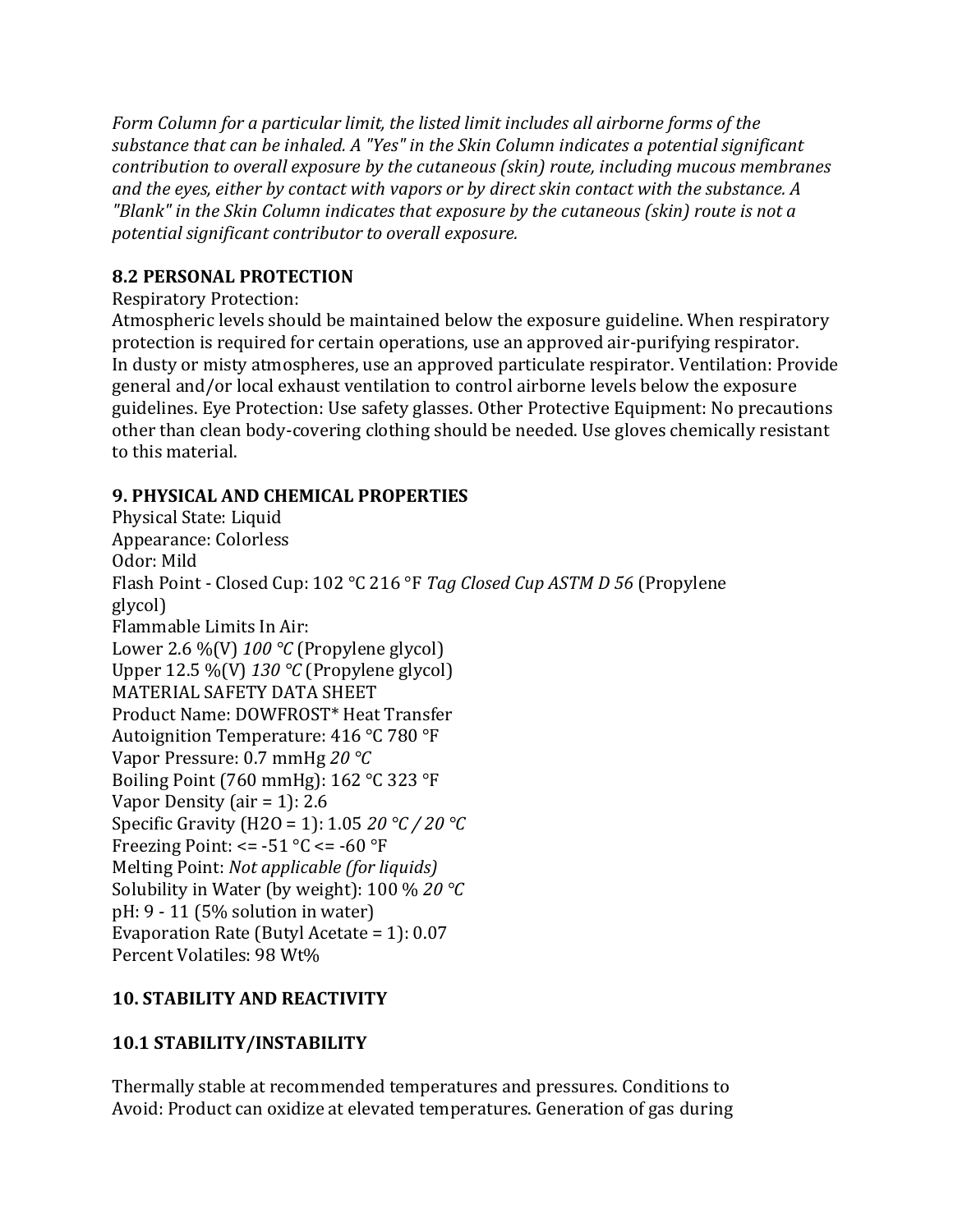decomposition can cause pressure in closed systems. Incompatible Materials: Avoid contact with: Strong acids. Strong bases. Strong oxidizers. Thermal Decomposition: Decomposition products depend upon temperature, air supply and the presence of other materials. Decomposition products can include and are not limited to: Aldehydes. Alcohols. Ethers.

#### **10.2 HAZARDOUS POLYMERIZATION Will not occur.**

MATERIAL SAFETY DATA SHEET Product Name: DOWFROST\* Heat Transfer Fluid Effective Date: 05/27/2004 MSDS#: 1376 Page 8 of 14

## **11. TOXICOLOGICAL INFORMATION**

ACUTE TOXICITY Peroral Rat; female; LD50 = 20300 mg/kg Percutaneous Based on information for a similar material: Rabbit;  $LD50 = > 10000$  mg/kg

#### DEVELOPMENTAL TOXICITY

Contains component(s) which did not cause birth defects or any other fetal effects in lab animals., The component(s) is/are:, Propylene glycol.

## REPRODUCTIVE TOXICITY

Contains component(s) which did not interfere with reproduction in animal studies., Contains component(s) which did not interfere with fertility in animal studies., The component(s) is/are:, Propylene glycol.

CHRONIC TOXICITY AND CARCINOGENICITY Similar formulations did not cause cancer in laboratory animals.

GENETIC TOXICOLOGY In Vitro In vitro genetic toxicity studies were negative. In Vivo Genetic toxicity studies in animals were negative for component(s) tested. SIGNIFICANT DATA WITH POSSIBLE RELEVANCE TO HUMANS In rare cases, repeated excessive exposure to propylene glycol may cause central nervous system effects.

# **12. ECOLOGICAL INFORMATION**

MATERIAL SAFETY DATA SHEET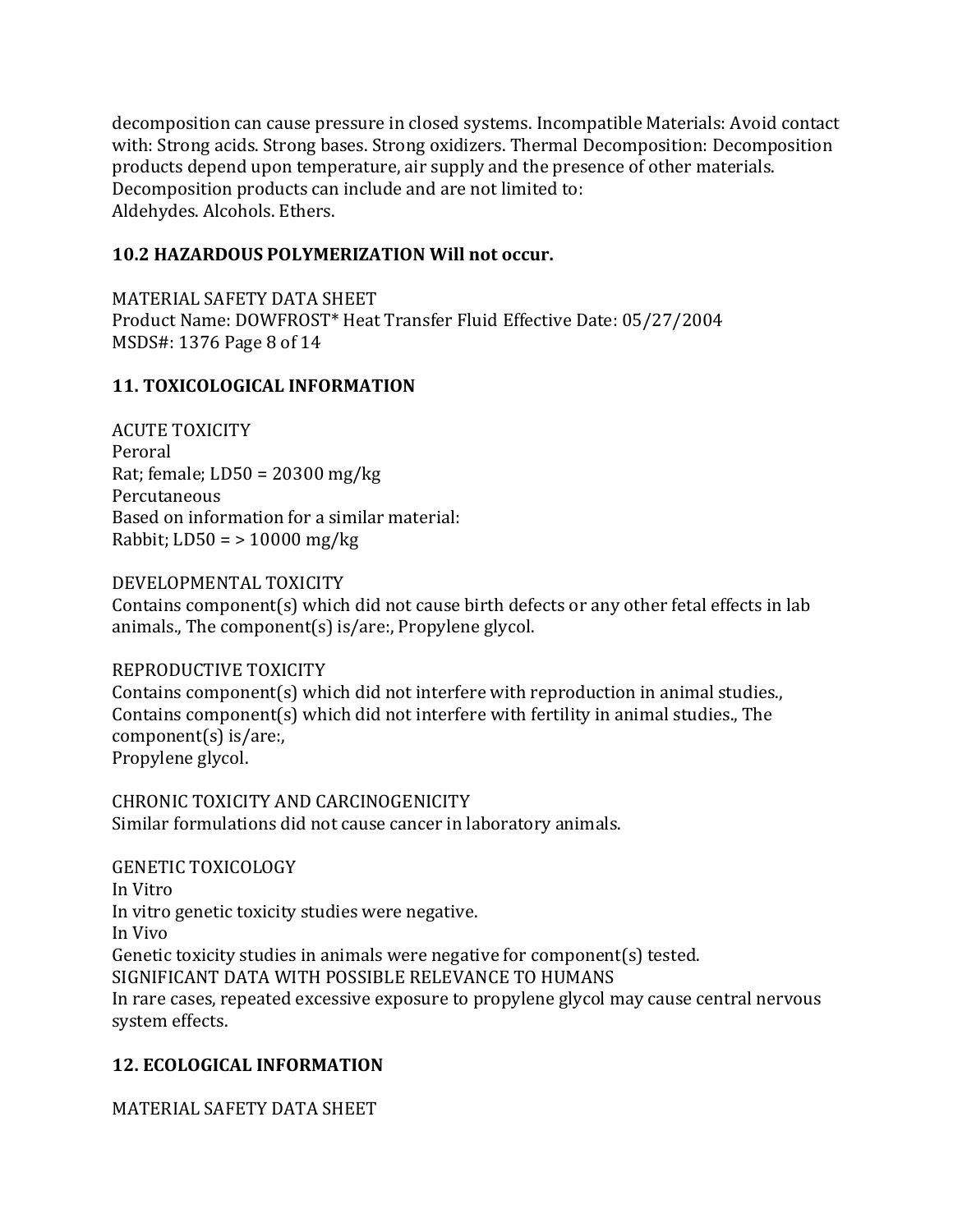#### Product Name: DOWFROST\* Heat Transfer

## **12.1 ENVIRONMENTAL FATE**

Based largely or completely on information for: Propylene glycol. Material is readily biodegradable. Passes OECD test(s) for ready biodegradability. Degradation is expected in the atmospheric environment within minutes to hours.

## **12.2 ECOTOXICITY**

Based largely or completely on information for:, Propylene glycol., Material is practically nontoxic to aquatic organisms on an acute basis (LC50/EC50 >100 mg/L in the most sensitive species tested).

## **12.3 FURTHER INFORMATION**

Based largely or completely on information for: Propylene glycol. Bioconcentration potential is low (BCF < 100 or Log Pow < 3). Potential for mobility in soil is very high (Koc between 0 and 50).

## **13. DISPOSAL CONSIDERATIONS**

## **13.1 DISPOSAL**

DO NOT DUMP INTO ANY SEWERS, ON THE GROUND, OR INTO ANY BODY OF WATER. All disposal practices must be in compliance with all Federal, State/Provincial and local laws and regulations. Regulations may vary in different locations. Waste characterizations and compliance with applicable laws are the responsibility solely of the waste generator. DOW HAS NO CONTROL OVER THE MANAGEMENT PRACTICES OR MANUFACTURING PROCESSES OF PARTIES HANDLING OR USING THIS MATERIAL. THE INFORMATION PRESENTED HERE PERTAINS ONLY TO THE PRODUCT AS SHIPPED IN ITS INTENDED CONDITION AS DESCRIBED IN MSDS SECTION 2 (Composition/ Information on Ingredients). FOR UNUSED & UNCONTAMINATED PRODUCT, the preferred options include sending to a licensed, permitted: Recycler. Reclaimer. Incinerator or other thermal destruction device. As a service to its customers, Dow can provide names of information resources to help identify waste management companies and other facilities which recycle, reprocess or manage chemicals or plastics, and that manage used drums. Telephone Dow's Customer Information Group at 1-800- 258-2436 or 1-989-832-1556 (U.S.), or 1-800-331- 6451 (Canada) for further details .

MATERIAL SAFETY DATA SHEET Product Name: DOWFROST\* Heat Transfer

# **14. TRANSPORT INFORMATION**

# **14.1 U.S. D.O.T.**

NON-BULK Proper Shipping Name : NOT REGULATED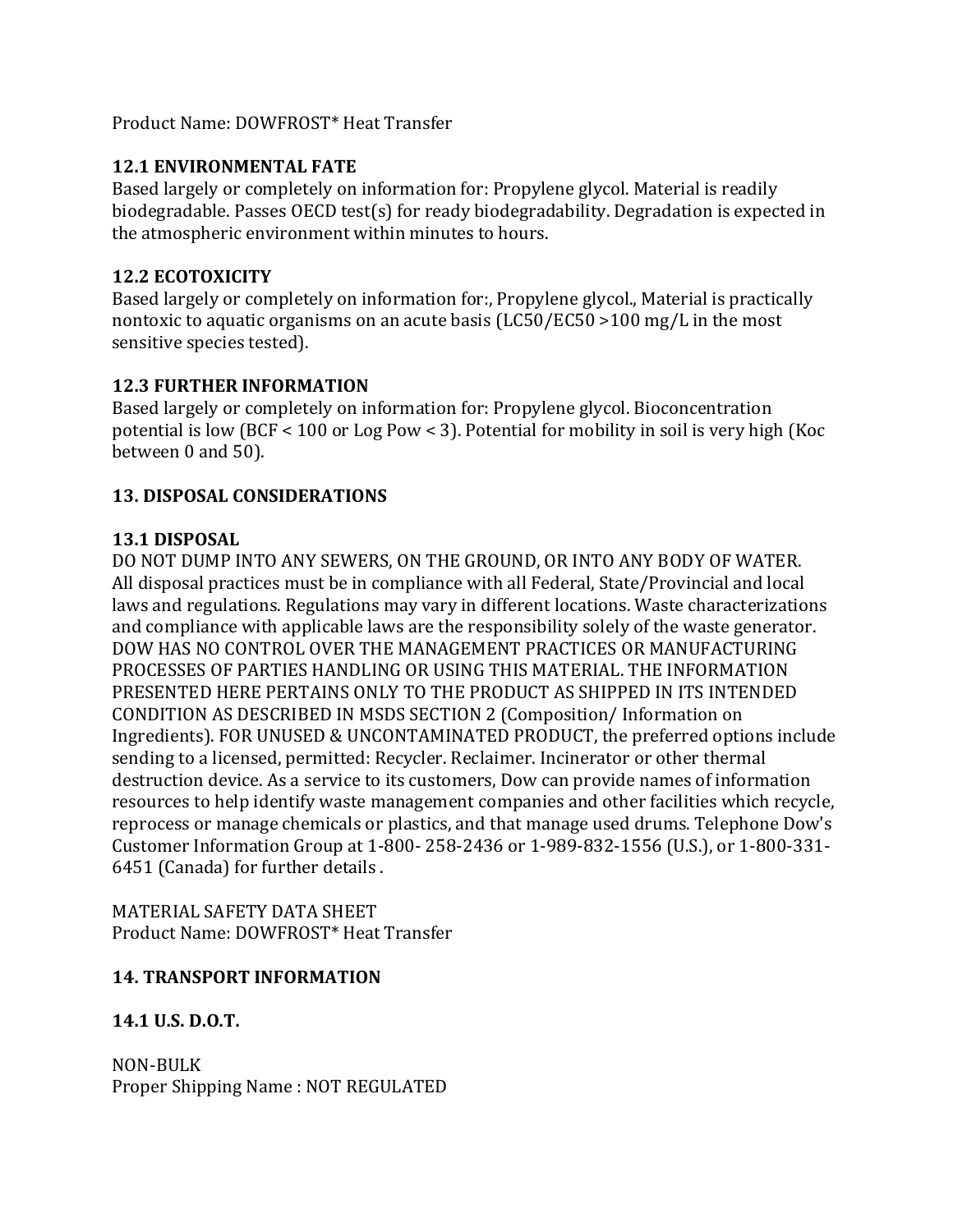BULK

Proper Shipping Name : NOT REGULATED

*This information is not intended to convey all specific regulatory or operational requirements/information relating to this product. Additional transportation system information can be obtained through an authorized sales or customer service representative. It is the responsibility of the transporting organization to follow all applicable laws, regulations and rules relating to the transportation of the material.*

#### **15. REGULATORY INFORMATION**

inventory requirements.

#### **15.1 FEDERAL/NATIONAL OSHA HAZARD COMMUNICATION STANDARD**

This product is not a "Hazardous Chemical" as defined by the OSHA Hazard Communication Standard, 29 CFR 1910.1200. SUPERFUND AMENDMENTS AND REAUTHORIZATION ACT OF 1986 TITLE III (EMERGENCY PLANNING AND COMMUNITY RIGHT-TO-KNOW ACT OF 1986) SECTION 313 To the best of our knowledge this product does not contain chemicals at levels which require reporting under this statute. SUPERFUND AMENDMENTS AND REAUTHORIZATION ACT OF 1986 TITLE III (EMERGENCY PLANNING AND COMMUNITY RIGHT-TO-KNOW ACT OF 1986) SECTION 302 To the best of our knowledge this product does not contain chemicals at levels which MATERIAL SAFETY DATA SHEET Product Name: DOWFROST\* Heat Transfer require reporting under this statute. SUPERFUND AMENDMENTS AND REAUTHORIZATION ACT OF 1986 TITLE III (EMERGENCY PLANNING AND COMMUNITY RIGHT-TO-KNOW ACT OF 1986) SECTIONS 311 AND 312 Delayed (Chronic) Health Hazard : No Fire Hazard : No Immediate (Acute) Health Hazard : No Reactive Hazard : No Sudden Release of Pressure Hazard : No TOXIC SUBSTANCES CONTROL ACT (TSCA) All components of this product are on the TSCA Inventory or are exempt from TSCA Inventory requirements under 40 CFR 720.30. CEPA - DOMESTIC SUBSTANCES LIST (DSL) All substances contained in this product are listed on the Canadian Domestic Substances List (DSL) or are not required to be listed. EUROPEAN INVENTORY OF EXISTING COMMERCIAL CHEMICAL SUBSTANCES (EINECS) The components of this product are on the EINECS inventory or are exempt from EINECS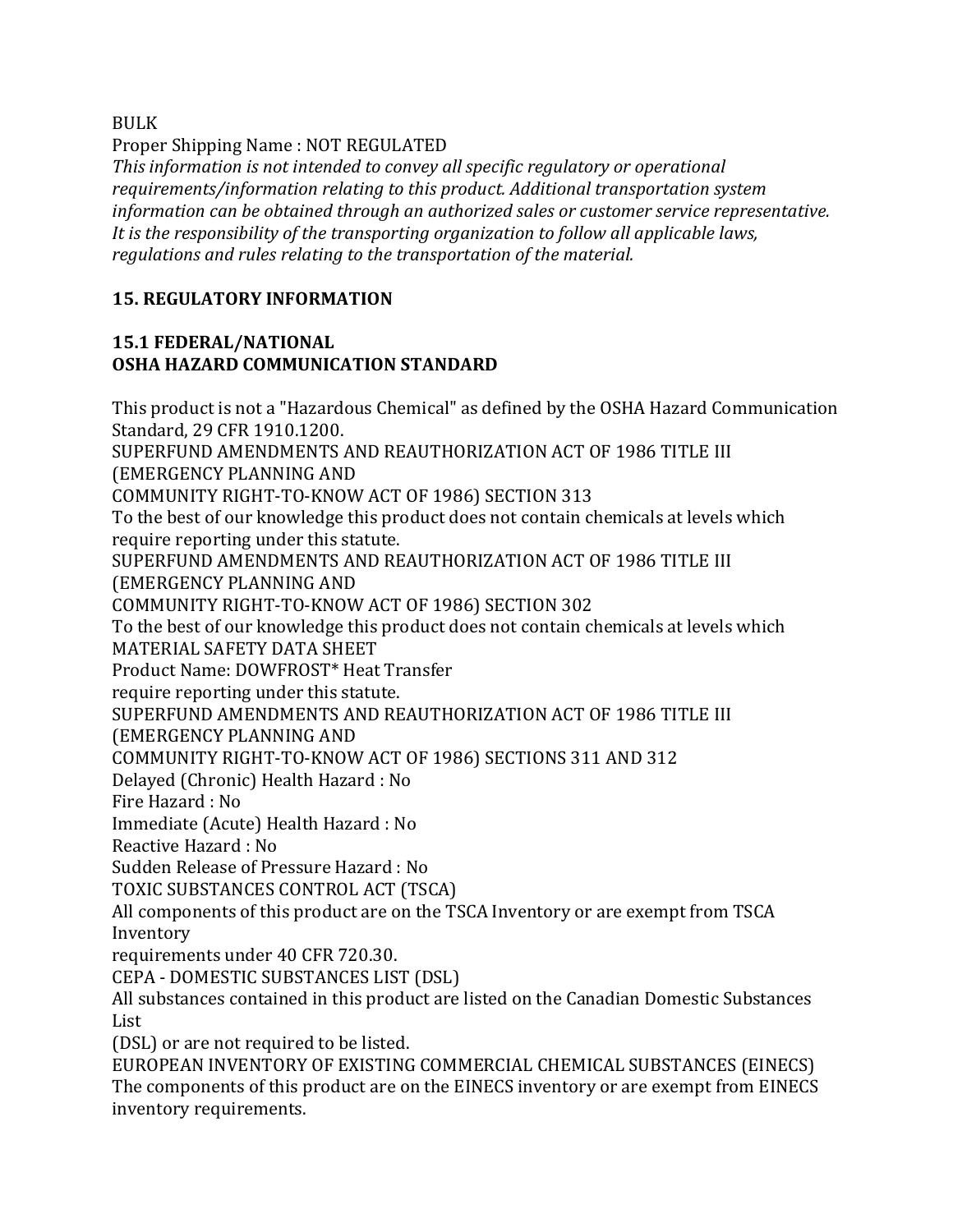#### **15.2 STATE/LOCAL PENNSYLVANIA (WORKER AND COMMUNITY RIGHT-TO-KNOW ACT): PENNSYLVANIA HAZARDOUS SUBSTANCES**

#### LIST AND/OR PENNSYLVANIA ENVIRONMENTAL HAZARDOUS SUBSTANCE LIST:

The following product components are cited in the Pennsylvania Hazardous Substance List and/or the Pennsylvania Environmental Substance List, and are present at levels which require reporting.

Component CAS # Amount

MATERIAL SAFETY DATA SHEET Product Name: DOWFROST\* Heat Transfer Propylene glycol 57-55-6 96.0000 % PENNSYLVANIA (WORKER AND COMMUNITY RIGHT-TO-KNOW ACT): PENNSYLVANIA SPECIAL HAZARDOUS

SUBSTANCES LIST:

To the best of our knowledge this product does not contain chemicals at levels which require reporting under this statute. CALIFORNIA PROPOSITION 65 (SAFE DRINKING WATER AND TOXIC ENFORCEMENT ACT OF 1986) This product contains no listed substances known to the State of California to cause cancer,

birth defects or other reproductive harm, at levels which would require a warning under the

statute.

CALIFORNIA SCAQMD RULE 443.1 (SOUTH COAST AIR QUALITY MANAGEMENT DISTRICT RULE 443.1, LABELING OF MATERIALS CONTAINING ORGANIC SOLVENTS) VOC: Vapor pressure 0.66 mmHg @ 20° C 1002 g/l VOC 1030 g/l less water and less exempted solvents

*This section provides selected regulatory information on this product including its components. This is not intended to include all regulations. It is the responsibility of the user to know and comply with all applicable rules, regulations and laws relating to the product being used.*

#### **16. OTHER INFORMATION**

#### **16.1 ADDITIONAL INFORMATION**

Additional information on this and other Dow products may be obtained by visiting our web page at [www.dow.com.](http://www.dow.com/) Additional information on this product may be obtained by calling Dow's Customer Information

Group at 1-800-258-2436 (U.S.) or 1-800-331-6451 (Canada).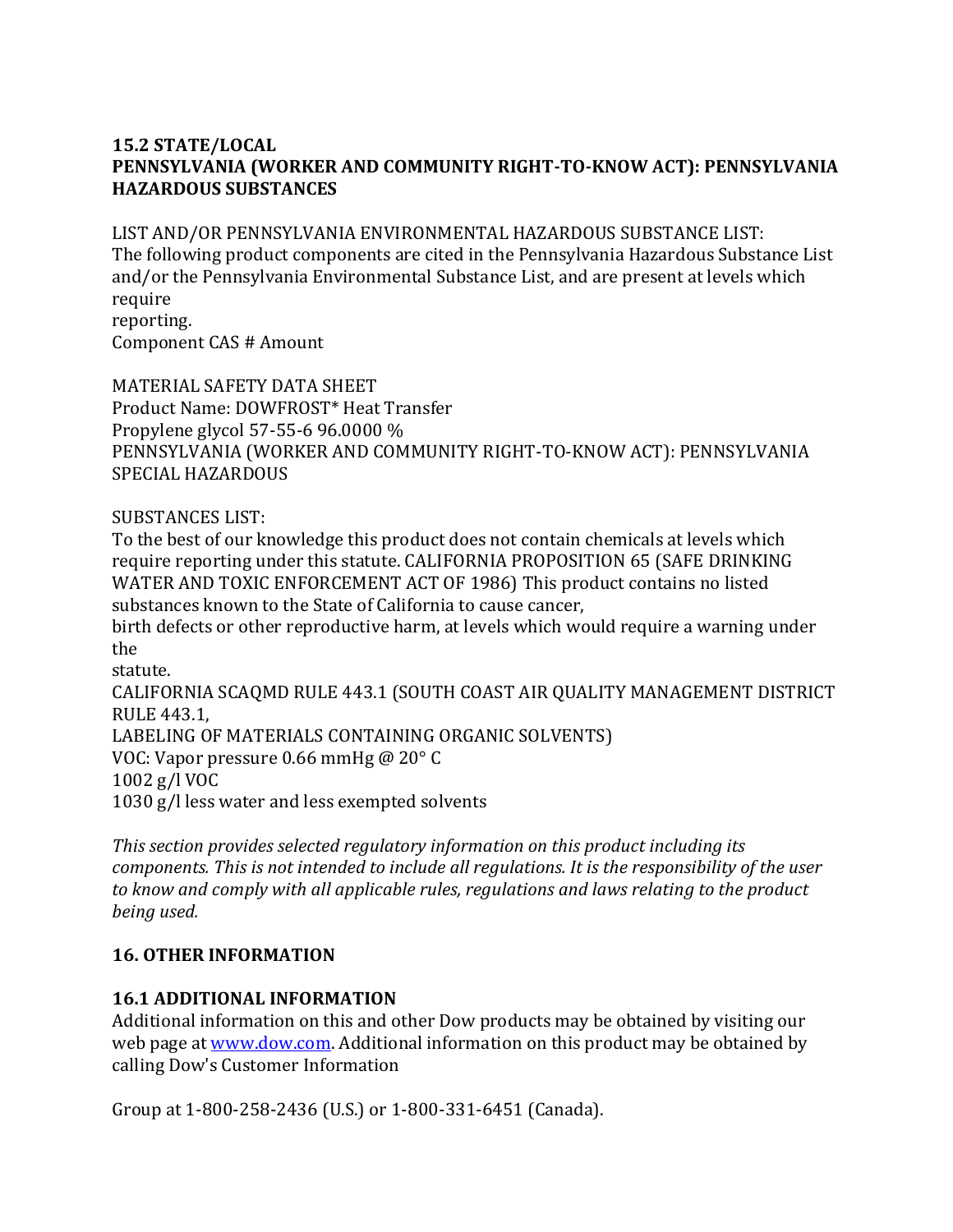# MATERIAL SAFETY DATA SHEET

Product Name: DOWFROST\* Heat Transfer

# **16.2 HAZARD RATING SYSTEM**

NFPA ratings for this product are:  $H - 0F - 1R - 0$ 

*These ratings are part of a specific hazard communication program and should be disregarded where individuals are not trained in the use of this hazard rating system. You should be familiar with the hazard communication programs applicable to your workplace.*

# **16.3 RECOMMENDED USES AND RESTRICTIONS**

Intended as a heat transfer fluid for closed-loop systems.

Dow recommends that you use this product in a manner consistent with the listed use. If your intended use is not consistent with Dow's stated use, please contact Dow's Customer Information Group at 1-800-258-2436 (U.S.) or 1-800-331-6451 (Canada) for more information.

# **16.4 REVISION**

Version: 5.0 Revision: 05/27/2004 Most recent revision(s) are noted by the bold, double bars in left-hand margin throughout this document.

# **16.5 LEGEND**

Bacterial/NA Non Acclimated Bacteria F Fire H Health IHG Industrial Hygiene Guideline N/A Not available NFPA National Fire Protection Association O Oxidizer R Reactivity TS Trade secret VOL/VOL Volume/Volume W Water Reactive W/W Weight/Weight

*NOTICE: Dow urges each customer or recipient of this MSDS to study it carefully and consult appropriate expertise, as necessary or appropriate, to become aware of and understand the data*

# MATERIAL SAFETY DATA SHEET

Product Name: DOWFROST\* Heat Transfer *contained in this MSDS and any hazards associated with the product. The information herein is provided in good faith and believed to*